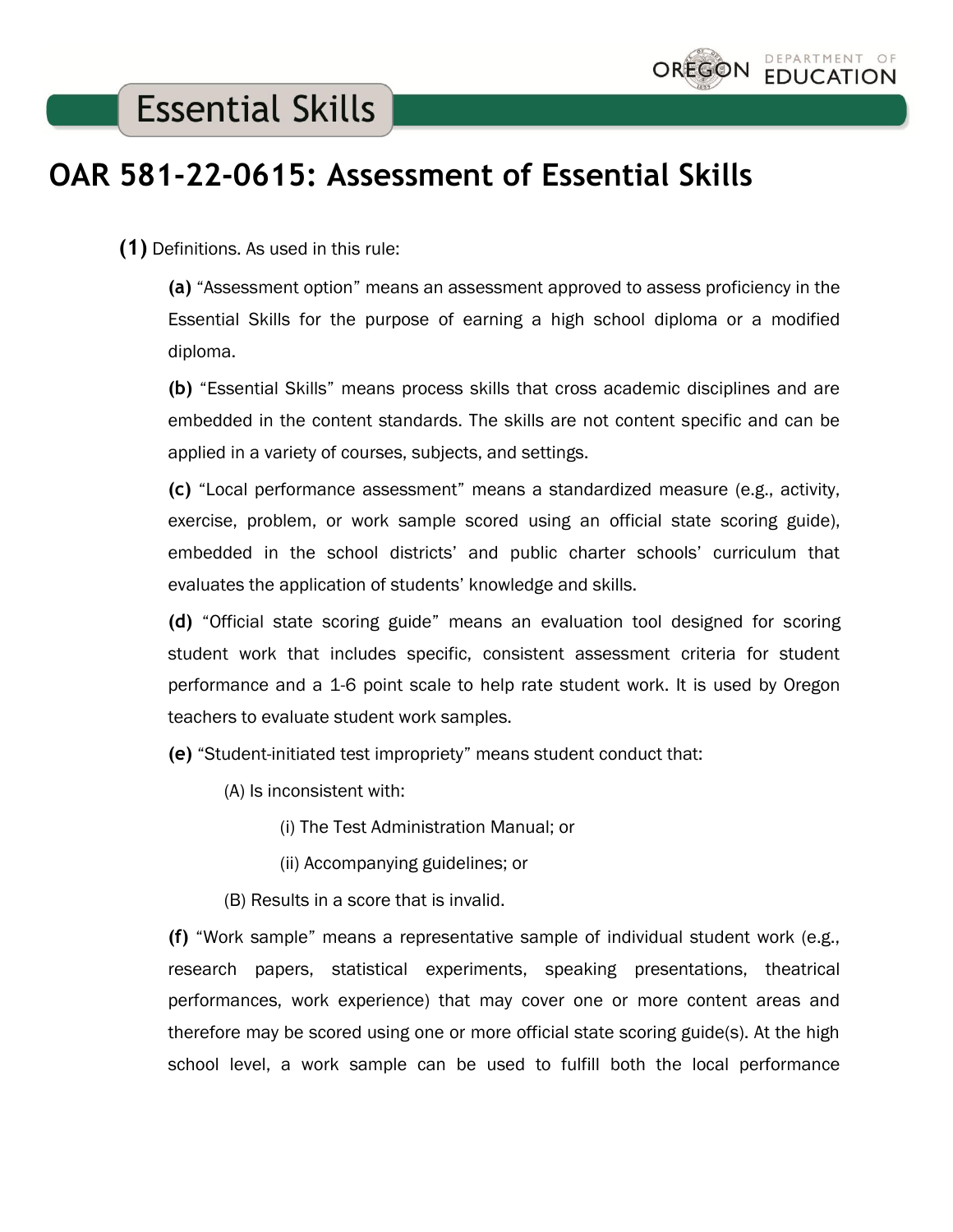assessment requirement described in Section 2 of this rule and the Essential Skills requirement described in Section 3 of this rule.

**(2)** School districts and public charter schools that offer grades 3 through 8 or high school shall administer local performance assessments for students in grades 3 through 8 and at least once in high school. For each skill area listed in section (18) of this rule, the assessments shall consist of:

- **(a)** One work sample per grade scored using official state scoring guides; or
- **(b)** Comparable measures adopted by the district.

**(3)** School districts and public charter schools shall require high school students to demonstrate proficiency in the Essential Skills using assessment options that are approved by the State Board of Education for the purpose of student eligibility for:

- **(a)** The high school diploma as established in OAR 581-022-1130; or
- **(b)** The modified diploma as established in OAR 581-022-1134.

**(4)** Pursuant to ORS 339.115 and 339.505, school districts and public charter schools shall provide any eligible student with instruction in and multiple assessment opportunities to demonstrate proficiency in the Essential Skills for the purpose of achieving the high school diploma or the modified diploma.

**(5)** To be eligible to receive a high school diploma or a modified diploma:

**(a)** For students first enrolled in grade 9 during the 2008-2009 school year, school districts and public charter schools shall require students to demonstrate proficiency in the Essential Skill listed in section (17)(a) of this rule: Read and comprehend a variety of text.

**(b)** For students first enrolled in grade 9 during the 2009-2010 school year, school districts and public charter schools shall require students to demonstrate proficiency in the Essential Skills listed in sections (17)(a)-(b) of this rule:

(A) Read and comprehend a variety of text; and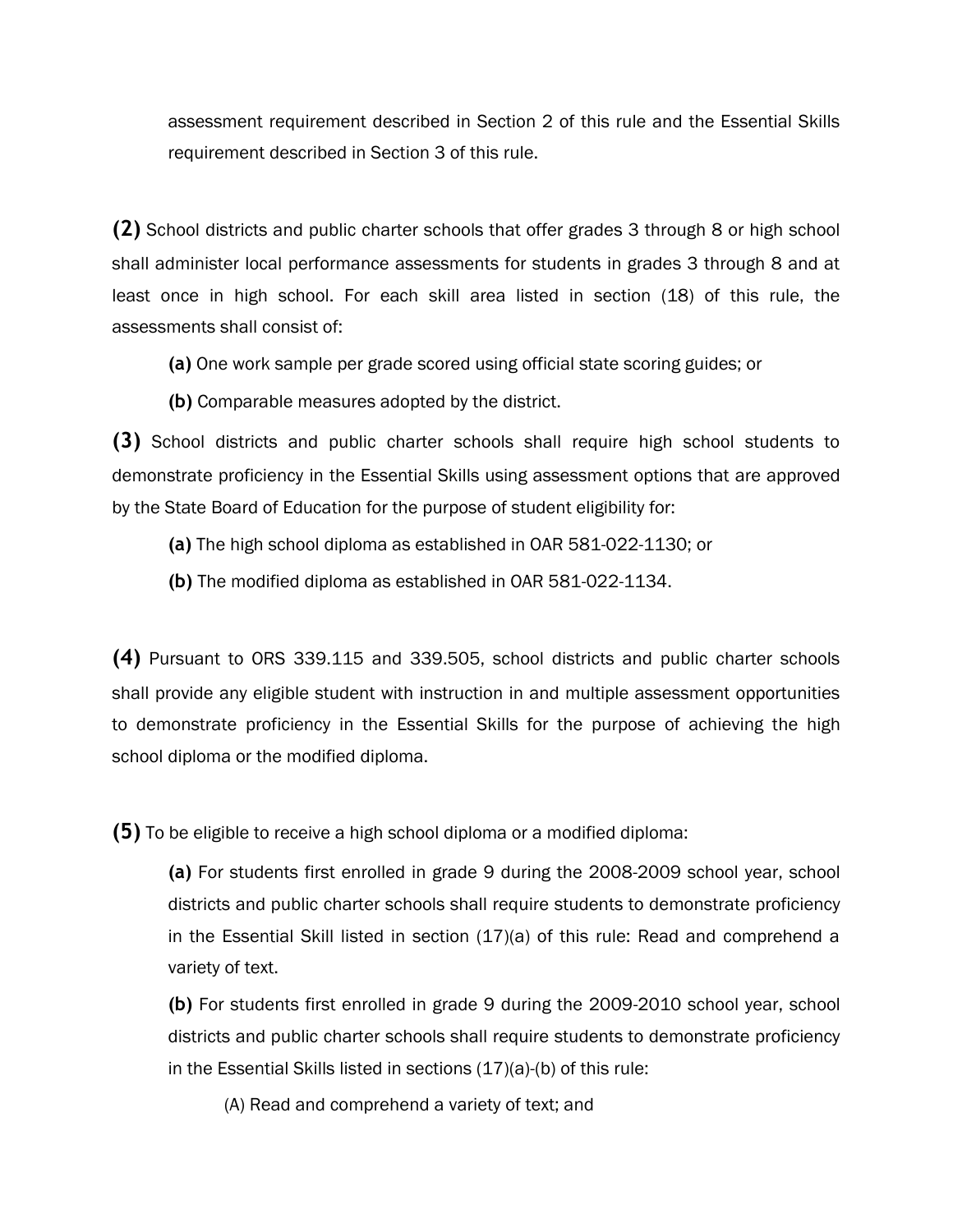(B) Write clearly and accurately.

**(c)** For students first enrolled in grade 9 during the 2010-2011 school year, school districts and public charter schools shall require students to demonstrate proficiency in the Essential Skills listed in section (17)(a)-(c) of this rule:

(A) Read and comprehend a variety of text;

(B) Write clearly and accurately; and

(C) Apply mathematics in a variety of settings.

**(d)** For students first enrolled in grade 9 during the 2011-2012 school year or first enrolled in grade 9 in any subsequent school year, school districts and public charter schools shall require students to demonstrate proficiency in the Essential Skills listed in Section (17)(a)–(c) of this rule and any additional Essential Skills for which:

(A) The State Board of Education has adopted the determination to phase in for inclusion in the high school diploma and modified diploma requirements; and

(B) The State Board of Education has adopted assessment options by March 1 of the student's 8th grade year.

**(e)** School districts and public charter schools may require students to demonstrate proficiency in additional Essential Skills beyond the minimum requirements described in section (5)(a)-(d) of this rule.

**(6)** The Superintendent of Public Instruction shall establish an Assessment of Essential Skills Review Panel (AESRP) to make recommendations on:

**(a)** The phasing in of Essential Skills for inclusion in the high school diploma and the modified diploma requirements;

**(b)** The adoption of assessment options to measure students' proficiency in the approved Essential Skills for the purpose of the high school diploma or the modified diploma; and

**(c)** The achievement standards used to determine student eligibility for the high school diploma or the modified diploma.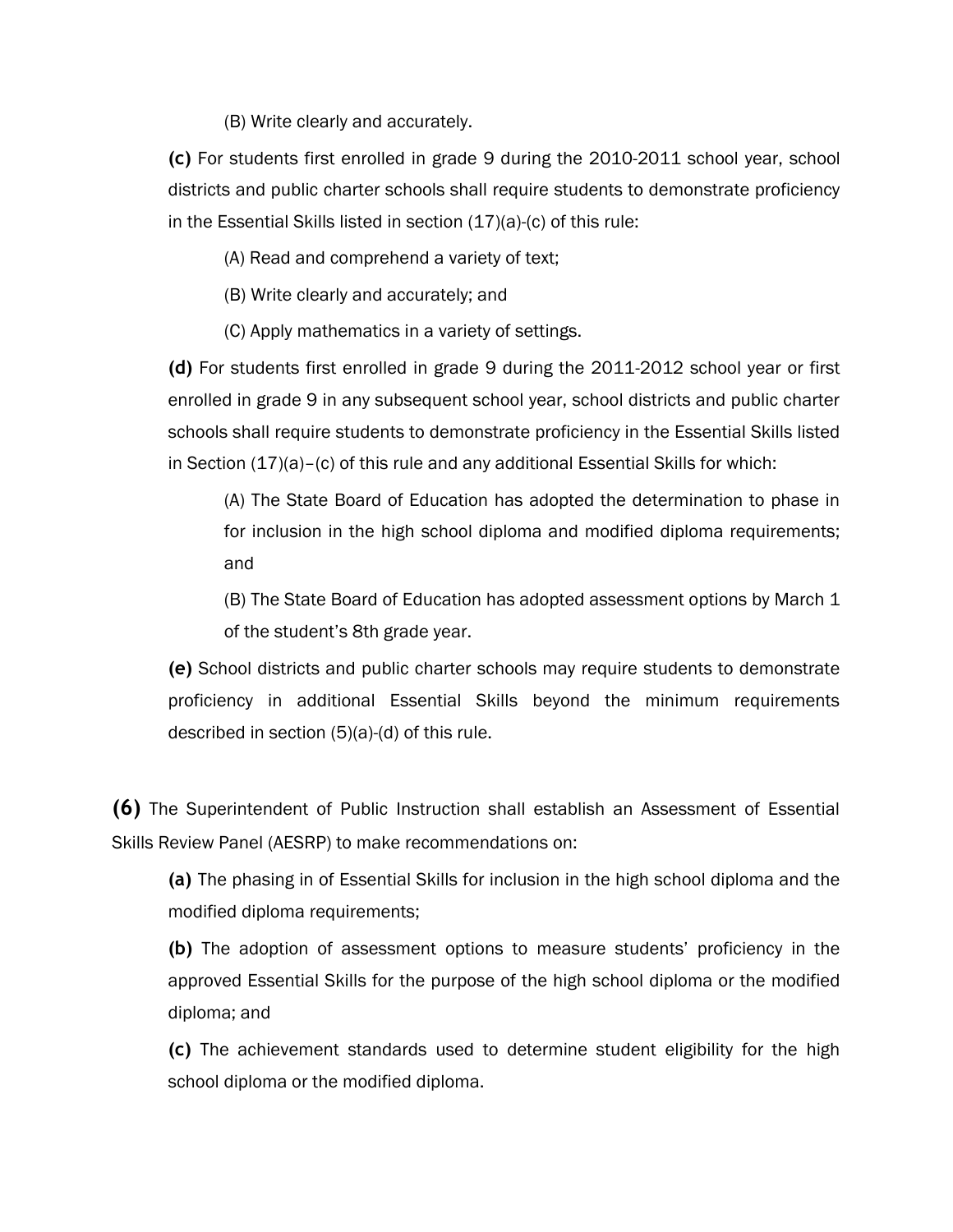**(7)** The AESRP shall work toward the goal of a system with a high degree of technical adequacy and equivalent rigor between assessment options as practicable.

**(8)** The AESRP shall base its recommendations on evidence provided by:

- **(a)** School districts;
- **(b)** Research organizations; and
- **(c)** Other experts.
- **(9)** The AESRP shall consist of assessment experts from:
	- **(a)** School districts, including but not limited to:
		- (A) Superintendents;
		- (B) Principals;
		- (C) Curriculum Directors;
		- (D) Educators;
		- (E) Special education educators; and
		- (F) English Language Learners (ELL) educators;
	- **(b)** Post-secondary education institutions; and
	- **(c)** Business partners who have expertise in:
		- (A) Assessment design;
		- (B) Assessment administration; or
		- (C) Use of assessments

(**10)** The State Board of Education shall make the determination to adopt the AESRP's assessment options and achievement standards for the purpose of conferring high school diplomas and modified diplomas. The determination of the State Board of Education will be final and not subject to appeal.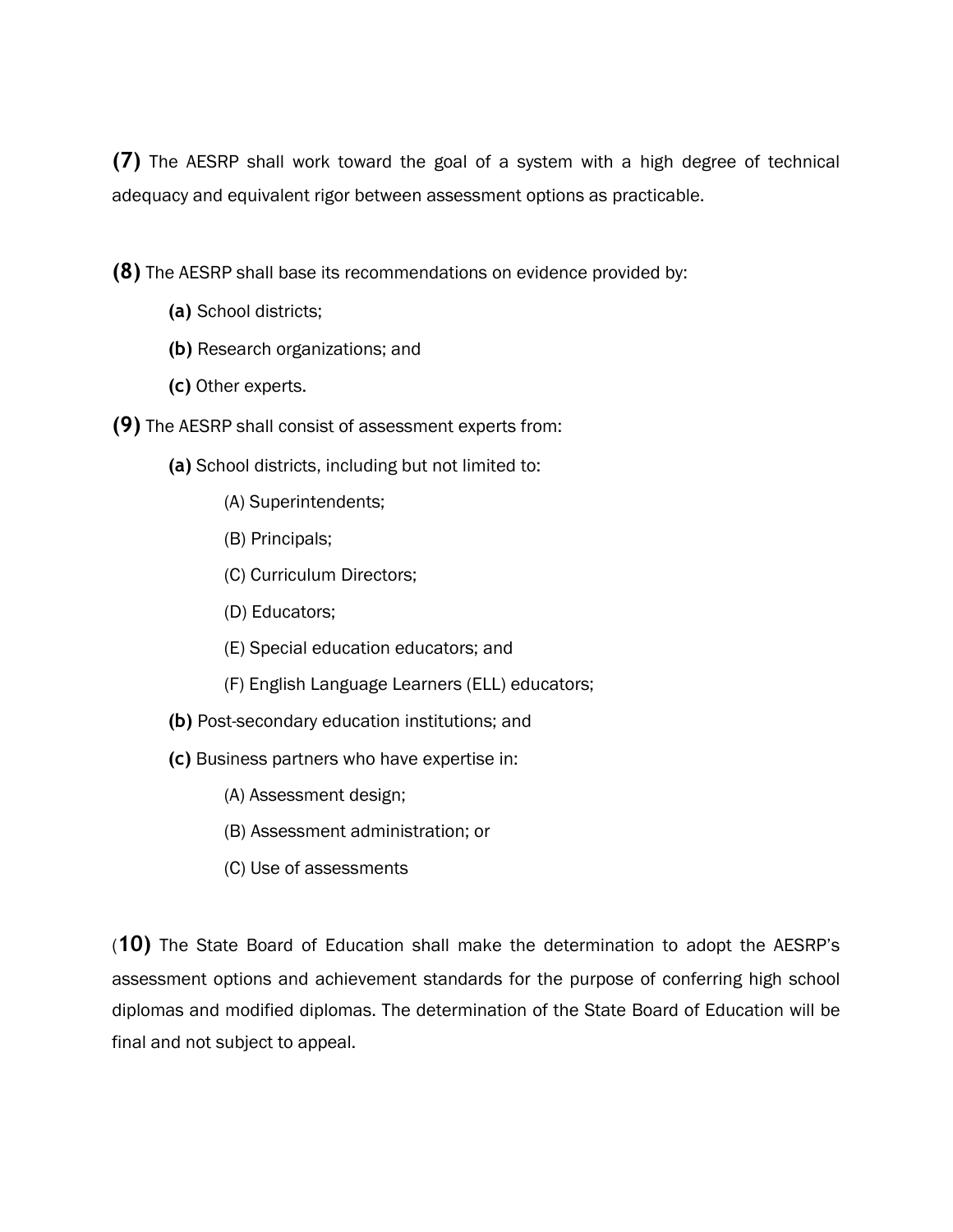**(11)** The ODE shall issue the State Board of Education's intentions regarding the AESRP's recommendations by December 15 of each year and formal notice of the State Board of Education's final determination regarding the AESRP's recommendations by March 1 of each year as an addendum to the Test Administration Manual, which the ODE shall issue by August 1 of each year.

**(12)** School districts and public charter schools shall adhere to the requirements set forth in the Test Administration Manual to:

- **(a)** Administer;
- **(b)** Score;
- **(c)** Manage; and

**(d)** Document the district and school assessments of students' proficiency in the Essential Skills required to receive a high school diploma or a modified diploma.

**(13)** School districts and public charter schools shall establish conduct and discipline policies addressing student-initiated test impropriety.

**(14)** School districts and public charter schools shall allow students to use assessment options and achievement standards adopted by the State Board of Education in a student's ninth through twelfth grade years as follows:

**(a)** Students may demonstrate proficiency in the Essential Skills using assessment options adopted in their ninth through twelfth grade years.

**(b)** Students may use achievement standards adopted in their 9th through 12th grade years that are equal to or lower than the achievement standards approved as of March 1 of the students' 8th grade year.

**(15)** Districts may develop and administer a local assessment option for students to demonstrate proficiency in the Essential Skills, using established professional and technical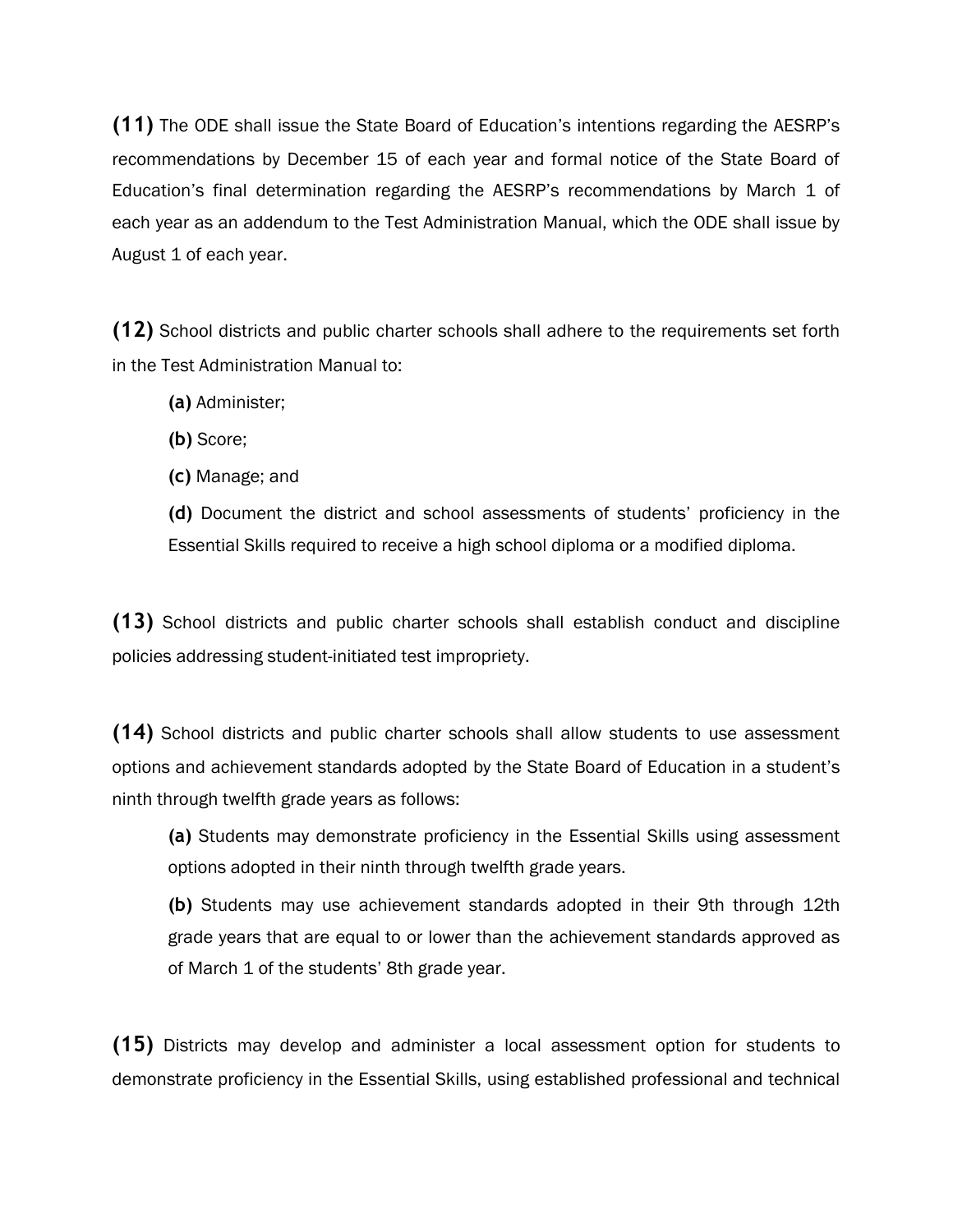standards in place of the assessment options adopted by the State Board of Education as described in section 14 of this rule. Districts that choose this option are required to publish:

**(a)** A communication strategy to ensure stakeholders are notified of the district's approach to the local assessment option; and

**(b)** Materials written in plain language that contain descriptions of the

(A) Purpose of the assessment;

(B) Scoring methodology;

(C) Method by which students and parents will receive results from the assessment;

(D) Criteria for determining student proficiency using the assessment; and

(E) Criteria for determining which students will have access to the assessment.

**(16)** The ODE shall publish the subset of Essential Skills assessment options and the associated performance levels which may be used by each of Oregon's post-secondary institutions as defined by those institutions' policies provided to the ODE by October 15 of each year.

**(17)** The Essential Skills identified by the State Board of Education as of July 1, 2008 are as follows:

- **(a)** Read and comprehend a variety of text;
- **(b)** Write clearly and accurately;
- **(c)** Apply mathematics in a variety of settings;
- **(d)** Listen actively and speak clearly and coherently;
- **(e)** Think critically and analytically;
- **(f)** Use technology to learn, live, and work;
- **(g)** Demonstrate civic and community engagement;
- **(h)** Demonstrate global literacy; and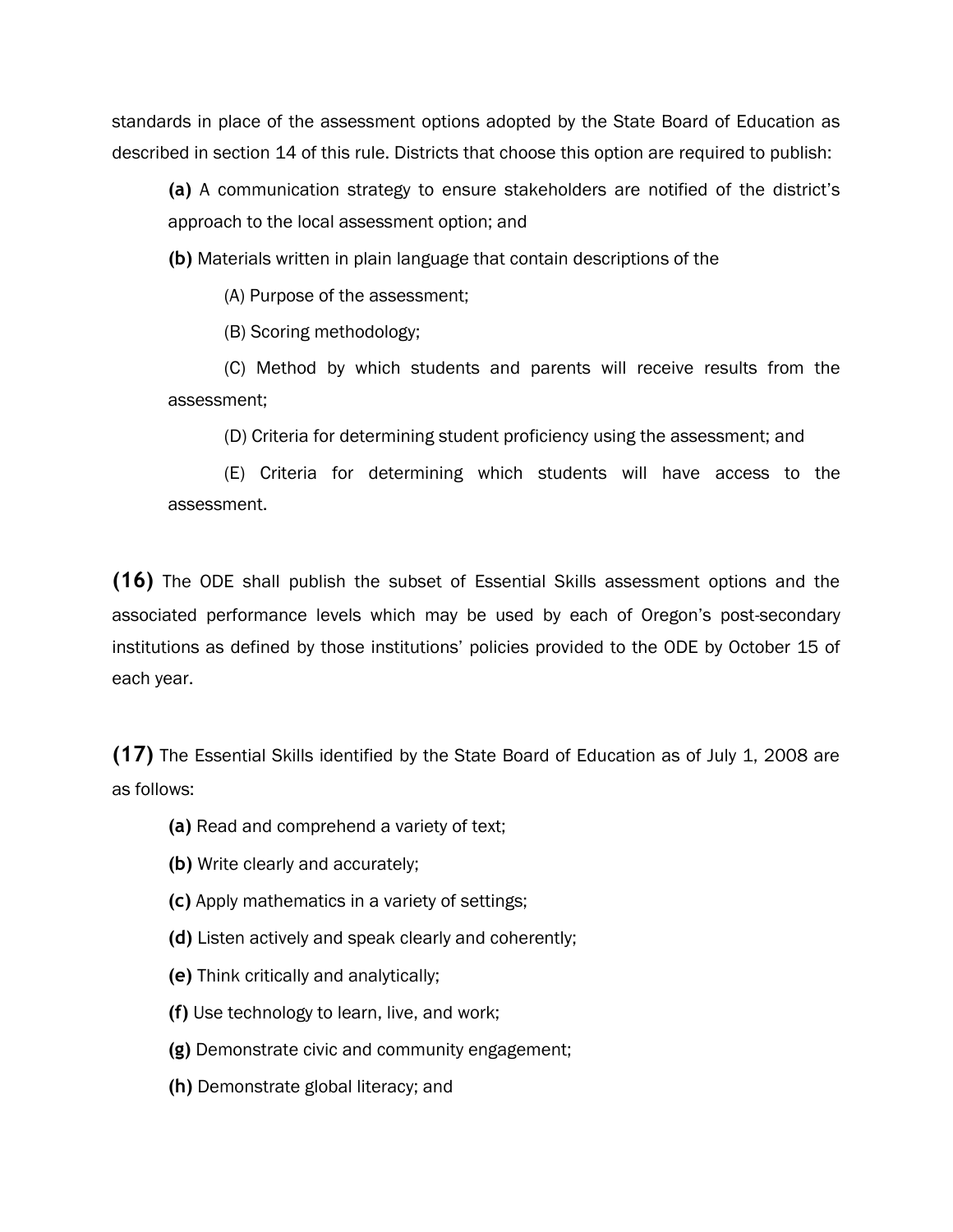**(i)** Demonstrate personal management and teamwork skills.

**(18)** School districts and public charter schools shall include one or more local performance assessments for grades 3 through 8 and for high school for each of the following skill areas:

- **(a)** Writing;
- **(b)** Speaking;
- **(c)** Mathematical problem-solving; and
- **(d)** Scientific inquiry.

**(19)** School districts and public charter schools may include one social science analysis work sample that is administered in accordance with school district or public charter school policies as a local performance assessment for grades 3 through 8 and for high school.

**(20)** For students on an Individualized Education Plan (IEP) or 504 Plan, if a student's IEP or 504 Team determines that the nature of a student's disability prevents the student from demonstrating proficiency in an Essential Skill using any of the approved assessment options listed in the Test Administration Manual, the student's IEP Team may exempt the student from the requirement as listed in the Test Administration Manual and determine an appropriate replacement assessment option for the student to use that addresses the Essential Skill in a manner that is consistent with:

- **(a)** The student's instructional plan; and
- **(b)** The state assessment criteria adopted by the State Board of Education.

**(21)** For students seeking a modified diploma, school districts and public charter schools may modify the assessment options adopted by the State Board of Education when the following conditions are met:

**(a)** For students on IEP or 504 Plans: